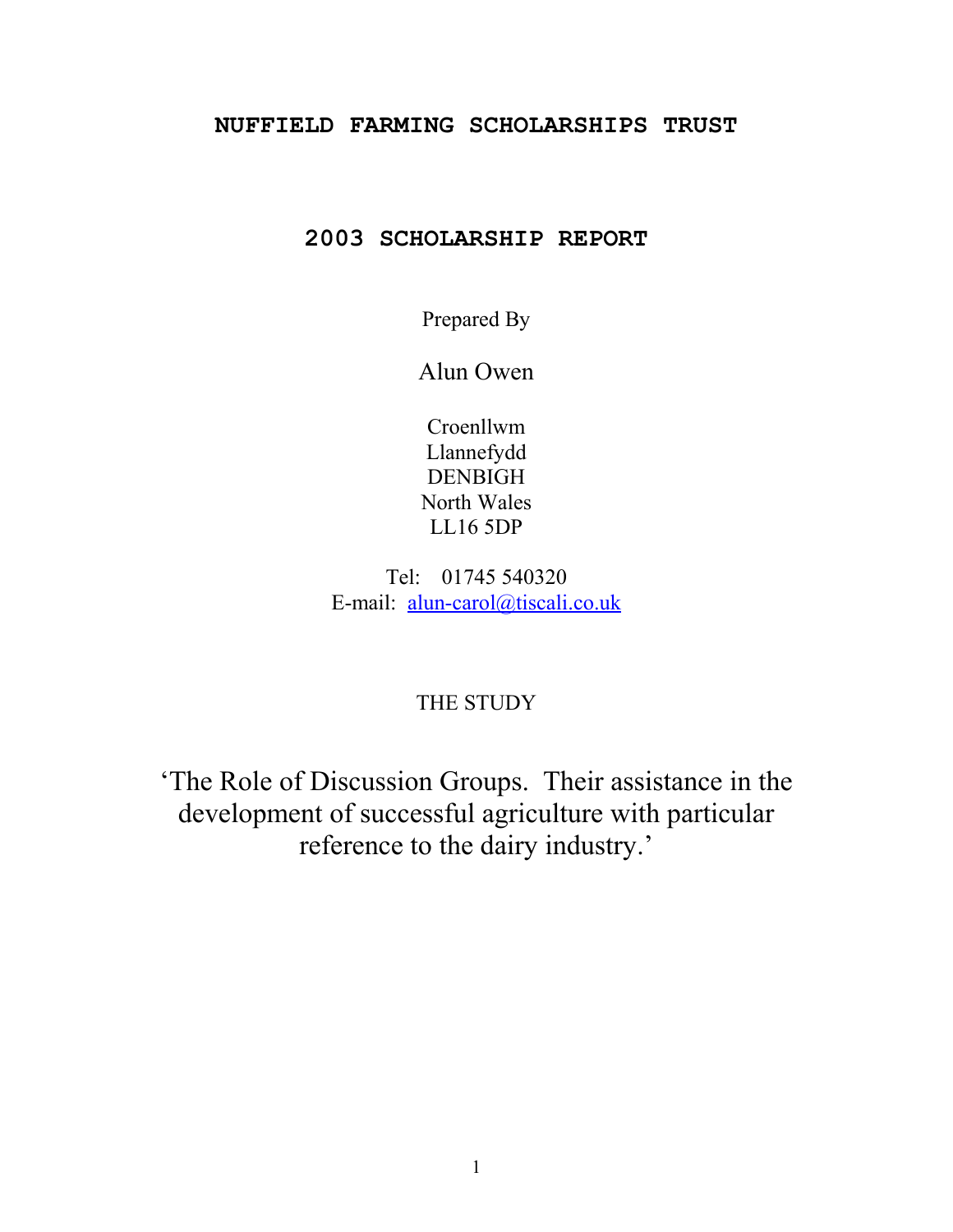# The Dartington Cattle Breeding Trust Award

Disclaimer

'The report is the result of my studies and reflects my findings and opinions, but these are not necessarily those of the Nuffield Farming Scholarship Trust or of my sponsor'.

### **CONTENTS**

|                |                          | Page           |
|----------------|--------------------------|----------------|
| $\blacksquare$ | Introduction             | 1              |
| -              | <b>Executive Summary</b> | $\overline{2}$ |
| -              | Aims and Objectives      | 3              |
| -              | Findings                 | 5              |
| -              | Conclusions              | 14             |
| -              | Recommendations          | 15             |
|                | Acknowledgements         | 16             |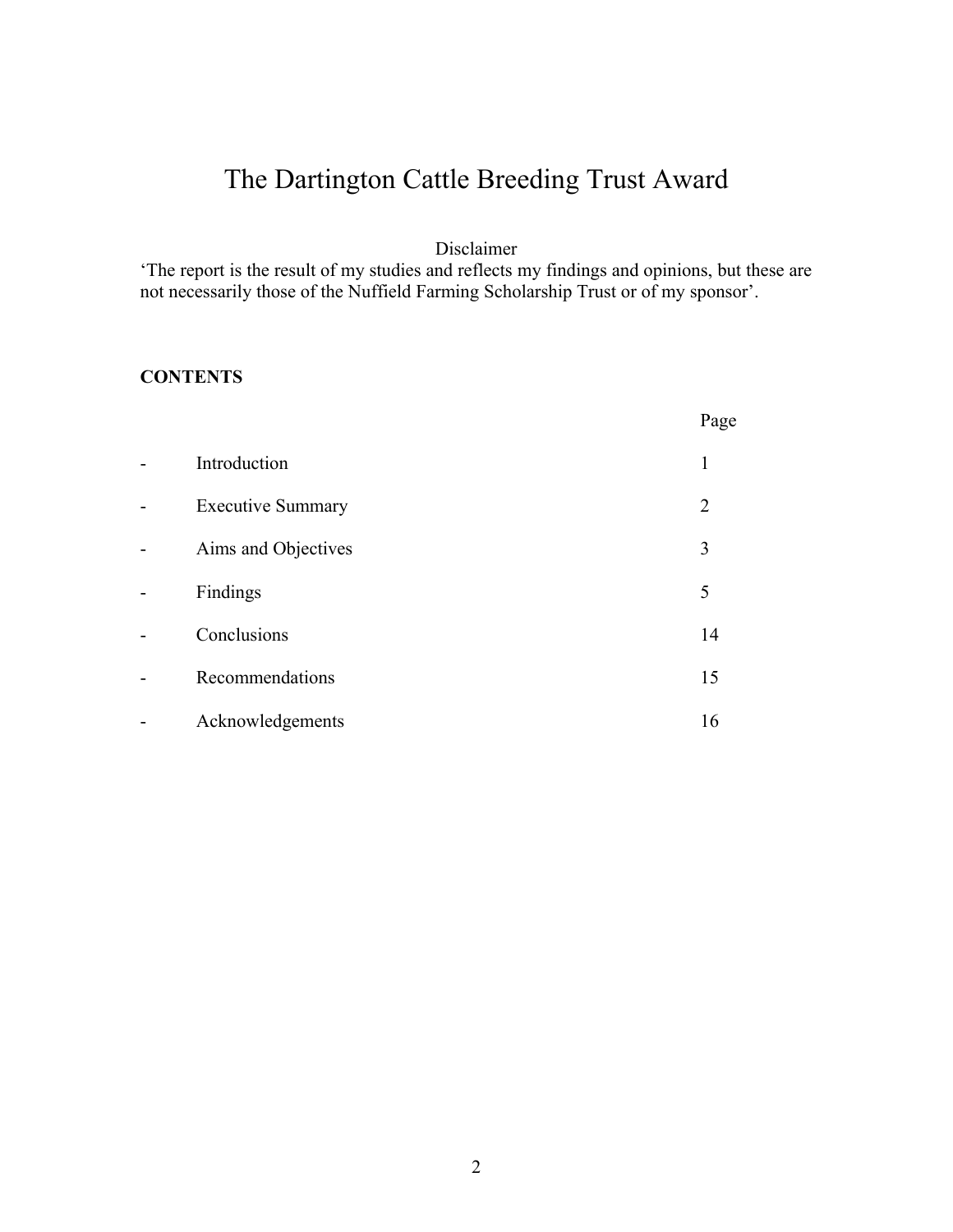# **INTRODUCTION**

## *Personal Background*

I farm in partnership with my brother Arthur, who farms the home farm Bodysgaw. Twenty-one years ago, prior to the introduction of milk quotas, we got the tenancy of Croenllwm, where I now farm. Both farms are linked by additional rented land. We own a further 120 acres some distance away from the main holding, which is used as a runoff. Historically, we have been what you might call a traditional mixed livestock farm, with dairying, beef and sheep; however, as of next year we will solely be dairy farmers.

# *Topic Background*

Apart from one year's agricultural training at Llysfasi Agricultural College, my own knowledge and experience has mainly been supplemented by various farm consultants, one-off farm open days, evening meetings, farming press articles and milk levy funded research. These have been the staple diet of British agriculture for decades; however, will these be sufficient methods for future agricultural sustainability?

During the mid 80s, I came across 'farm walks', which at the time, I thought was an unique way of getting farmers to interact and see first hand what other farmers were doing. These were government funded and run locally and appealed to the younger farmer. Unfortunately, when the service became fee paying many farmers no longer made use of the service.

The mid 80s through to the early 90s brought a period of prosperity to the dairy industry; it could be said that farmers, myself included, became complacent and cost of production was not questioned! The introduction of milk quotas in 1984 and other EU directives certainly made you think more about production, but not necessarily of the financial effect it had on a farm business. The de-regulation of the MMB in 1994 saw a further boom in dairying, however, in the spring of 1996 BSE really set in, immediately affecting the barren cow and calf trade. The following year also saw the milk price begin to fall and this has continued ever since.

In the early 80s, I became involved with the British Grassland Society, my father having previously been involved during the 70s. At the time, the BGS was a modern society to be a member of; it was an opportunity to share information and experiences with other like minded individuals. In Wales the BGS ran various silage and grass competitions and depending on the open-mindedness of the judges, individual farmers could progress from local to regional to national level. This enabled farmers to benchmark against the best in the industry. Subsequently, through the BGS in the mid/late 1990s, I became involved in discussion groups.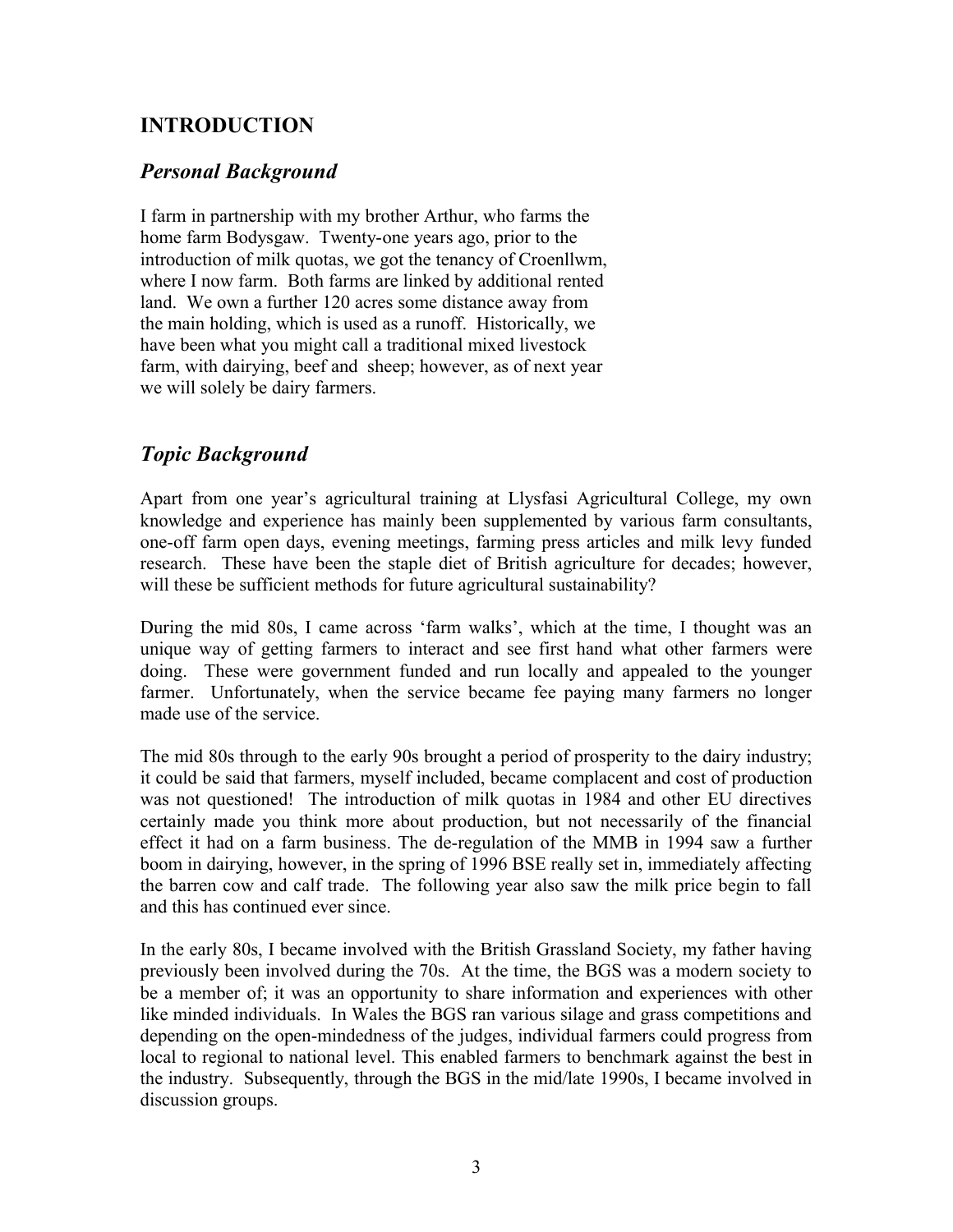At this time Jerry Rider brought consultant John Simmonds to our shore. He stayed for five months and during this time, I went to three of his meetings. Locally, ADAS assisted, recruiting 'like minded' farmers who were interested in grazing systems with the aim of improved profitability. In 1999, full time consultants were employed with funding from the BGS and MDC and '*Pasture to Profit'* was born. Since then I have become a regular participant at our local discussion group – 'The Grazing Gogs'. I have witnessed the benefits, both financial and personal, that membership of a discussion group can bring to a farming business regardless of the system operated.

## **EXECUTIVE SUMMARY**

- Dairy farmers who participate in any form of discussion group are progressive.
- Group involvement is not biased all members of the farming business are encouraged to participate, staff, wives, etc.
- Discussion groups are an established process for information gathering, implementation and evaluation.
- Australia, New Zealand and Ireland have bodies that successfully fund extension services that tie in with research organisations.
- Overseas regulatory bodies have identified the economic and social benefits of extension services.
- Further development of farmer focus groups in the UK is needed. Interaction of education, research and training bodies is needed to avoid unnecessary duplication and to reduce costs.
- More farmers need to be made aware of the concept, through emphasising the personal and financial benefits that discussion group involvement can bring.
- Research, development and extension activities are aimed at giving dairy farmers opportunities to improve productivity, profitability and sustainability.
- A key priority for extension activities is the rapid adoption of new research and development material.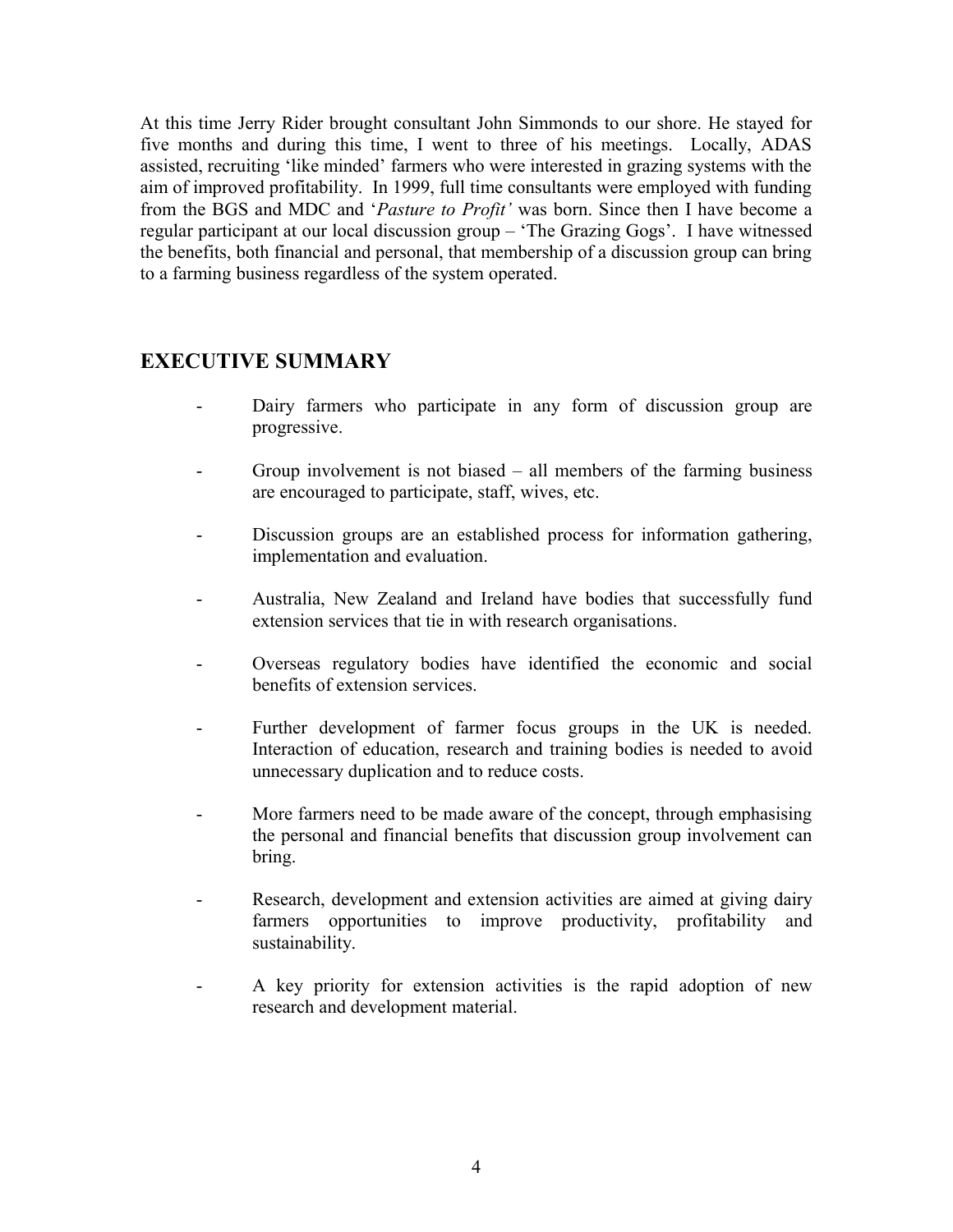## **AIMS AND OBJECTIVES**

The purpose of my study was to define the role of discussion groups and to understand how the mechanisms of farmer focus groups assist in the development of successful dairying. My aims were to meet discussion group members and facilitators and to participate in focus meetings, that in turn would highlight the different methods and styles of running groups and to identify the benefits derived from such activities. Additional research was also done into the origin of discussion groups and how the concept has evolved. Through meeting with participants and hearing their comments and observations, I was able to quantify the achievements of discussion groups in terms of their assistance in the development of successful dairying.

# **METHODOLOGY**

I interviewed farmers, consultants, farm advisors and researchers; visited extension service providers and dairy units that varied in cow numbers from 50 to 1200; collected specific field data and trawled through numerous periodicals and spent endless hours on the internet! These various knowledge fonts provided me with clear facts and figures that have enabled me to complete my study. In New Zealand and Australia, discussion groups are an established form of information gathering and dissemination with a long history of proven grass based research and education. However, Irish groups differ to those in the southern hemisphere as they started comparatively recently but are extremely progressive. In the true spirit of 'Discussion Groups', not only was I satisfying my own research requirements but had a list of questions from the 'Grazing Gogs'!

For me to fully appreciate the concept of discussion groups on my overseas study I replicated my research in the UK and this provided a benchmark for my overseas findings.

## **BRIEF OVERVIEW OF OVERSEAS STUDY**

#### *Australia*

Having left home with niggling doubts regarding my own farm business, nothing too serious, just quota concerns, arriving in Melbourne, certainly put things into perspective. Having chosen to concentrate my study in Victoria, due to its dairying profile, I found an industry suffering the after effects of its worst drought in nearly 100 years. This fact was highlighted in nearly every farmer meeting/conversation that I had during my stay. I participated in various on-farm discussion, some were run by Department of Primary Industry (DPI) extension officers, others were dairy company operated. Conversation topics varied from calf rearing to staff issues, but the predominate topic was drought orientated. What surprised me in Victoria was the age profile of the farmer groups, many groups were split – young 20 to 40 years of age, with no previous group experience, whilst the remaining members were 40+yrs, who had experienced the group concept in the early 80s during a relatively problem free era and were consequently less dependant on the structural benefits provided by discussion groups. However, the need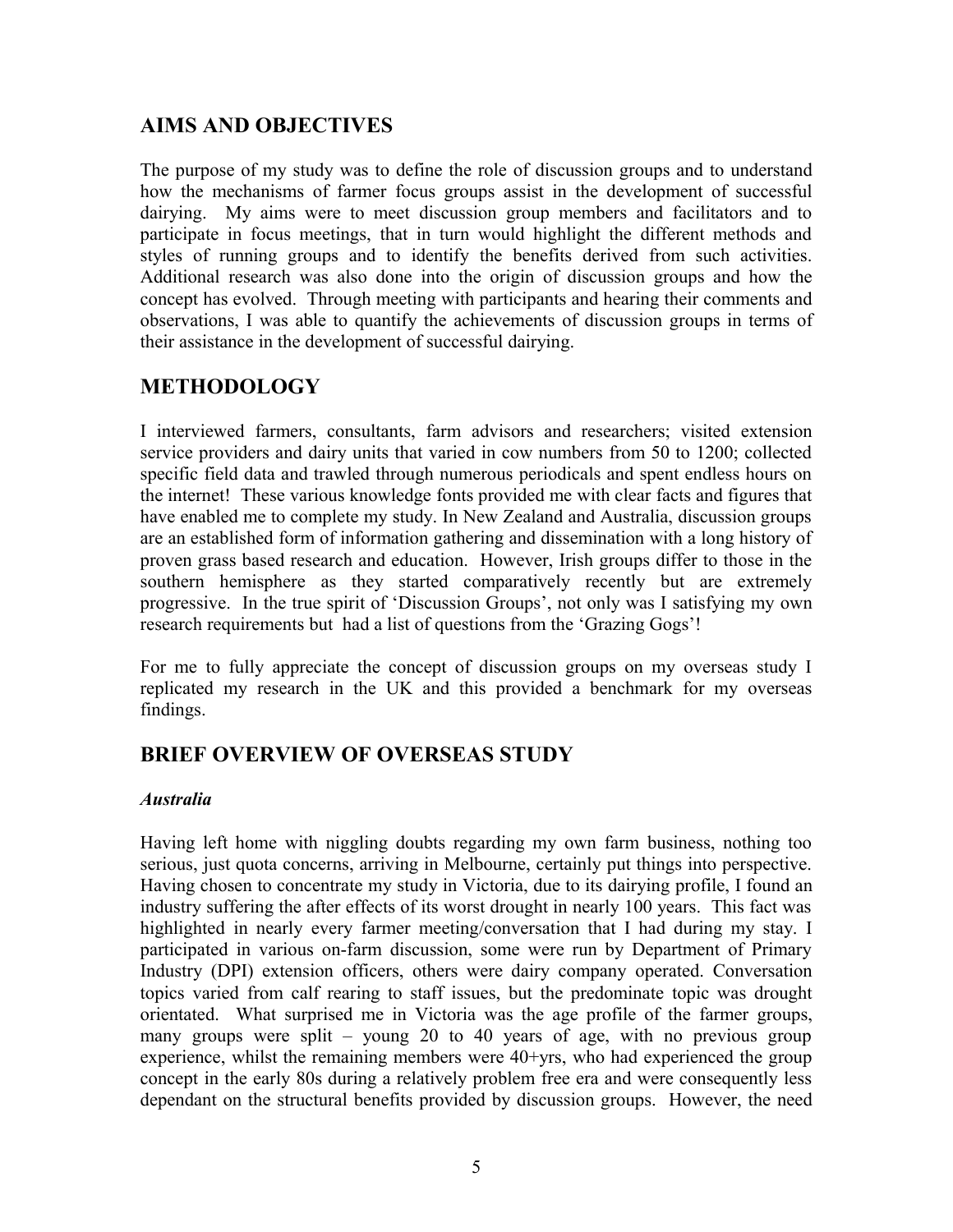for drought management advice and the support of fellow farmers had made them return to a discussion group environment. In addition to farmer participation, professional representatives were also present; they included a feed and fertilizer company and a local bank. I also had the pleasure of attending a newly formed group – it was refreshing to see the involvement of young farmers – even though they lacked knowledge and confidence, the DPI extension officer made sure that the discussion involved everyone. Seeing this group made me think of my own earlier experiences some five years ago – "Been there" and here I was studying discussion groups for my Nuffield study.

#### *New Zealand*

Having spent November in Victoria, I took a relatively short flight to Auckland. Throughout December I toured New Zealand, again visiting farms, participating in farmer discussion groups; however, for two weeks I would have the company of my family. The group environment was very similar to Australia, which I had expected to a certain degree as the concept is a well practised and a proven information tool. Due to the nature of the farming system in New Zealand, where progression involves regular movement on 'Gypsy Day' when farmers and herds move, involvement in discussion groups can aid transission and provide new members with local knowledge of new areas. Again, when moving to new areas, the networking benefits of a group can provide a farmer with contact for the forthcoming season and subsequent years. Their progressive farming methods extend to their attitudes; all staff members are encouraged to participate in discussion group activities.

### *Ireland*

I eventually visited Ireland during the autumn. I visited dairy farms and attended meetings; what amazed me was again the young age of the group members, not just one or two, but the whole group. Their knowledge base was exceptional and their openness with their financial details, farm facts and details was refreshing. They openly challenged each others ideas in their typical Irish approach – there was no holding back with suggestions and ideas – lively and heated debate but most enjoyable. They even had to discuss and debate the quickest route for me to catch the ferry!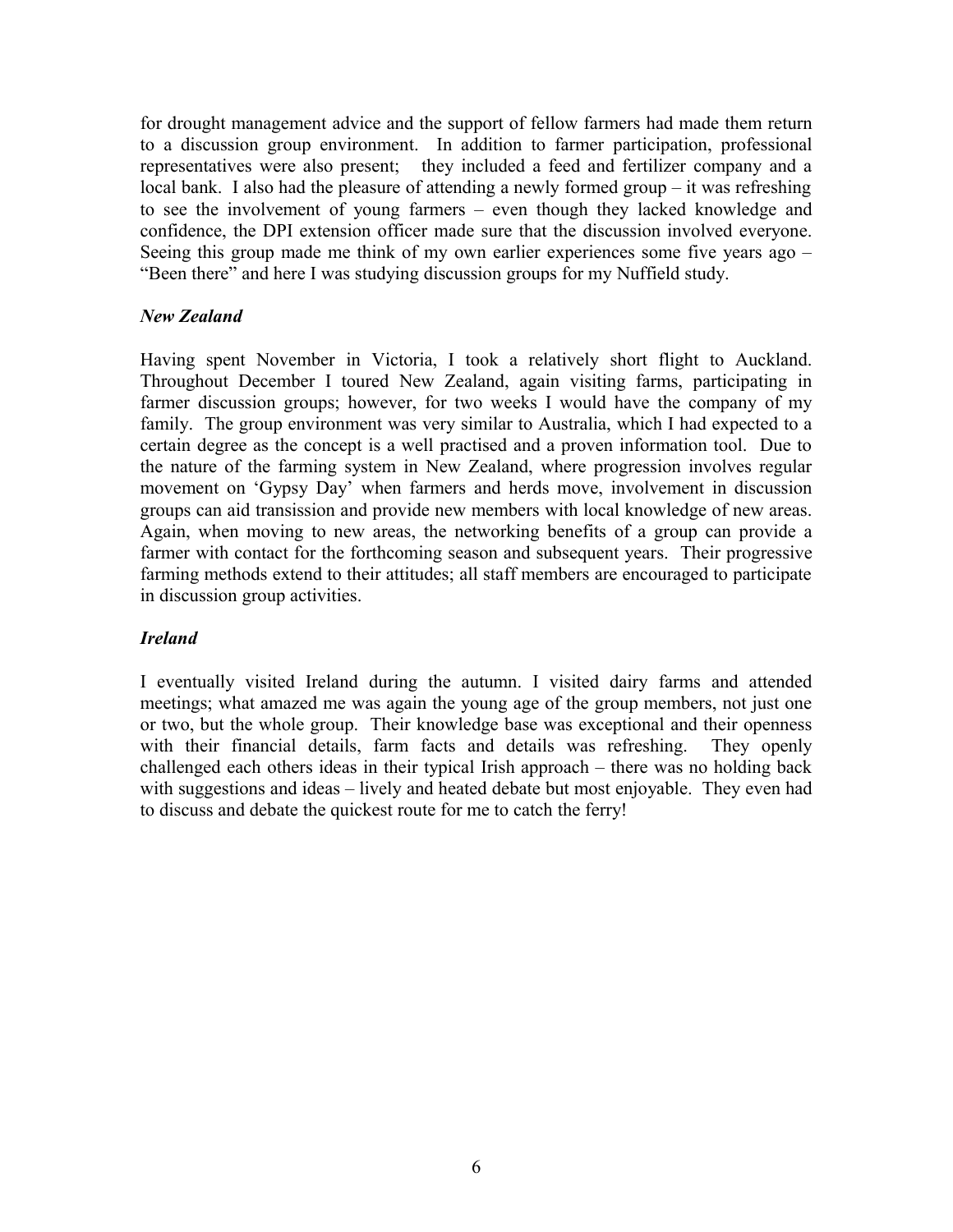# **FINDINGS**

#### *The Role of Discussion Groups*

By defining the phrase 'Discussion Group' and explaining its origin we can then identify its role.

| <i>Discussion</i> | $-$                      | Examination by argument/debate<br>Investigate/challenge/question/study/comment |
|-------------------|--------------------------|--------------------------------------------------------------------------------|
| Group             | $\overline{\phantom{0}}$ | A number of persons together<br>Bringing together                              |

In the context of my study the 'group' is a collection of individuals who are mainly dairy farmers and agricultural professionals who have decided to join forces with the intention of discussion. This can involve any aspect/area of their business.

The term 'discussion group' is widely used, however 'focus' and 'extension' are terms more in keeping with the present.

In Victoria, 'discussion groups' have been used as an effective and successful business tool since 1965, when Jack Green, 'Mr Discussion Group', brought the idea back from New Zealand. Initially, these groups were seen as a means of sharing ideas, mainly on parlour design and as a support mechanism during tough times of drought, bush fires and such like. As farming progressed, farmer needs changed; deregulation in the mid 80s necessitated that businesses became more financially orientated, subsequently, extension services adapted accordingly.

Australian dairy farmers now operate in a completely deregulated industry environment, where international prices are the major factor in determining the price received by farmers for their milk; by world standards Australian dairy farmers receive a low price and hence have to run very efficient production systems. Victoria state producers are no exception to this, with a temperate climate, good soils and a normally reliable supply of water through high rainfall and well established irrigation systems provide a year round pastoral system. However, my visit to Victoria coincided with its 1 in 100 year drought and its effect was visible and farmers I spoke to, were suffering financially – hay in November 2002 was \$70/bale by March 2003 it had risen to \$220/bale. Permanent Water Rights had risen from \$700/mgltr in 1996 to \$1200/mgltr in 2003.

Victoria produces 63% of Australian milk; hence the state dominates the dairy industry. The dairy industry in Victoria focuses heavily on the production of milk for manufacturing purposes and as a state contributes 85% of Australian dairy exports. They are able to compete internationally because of their low cost pasture based systems. Consequently, Victorian dairy farmers are strongly supported, through Dairy Australia and Australian government funds. Currently, Dairy Australia, through monthly levies from producers (approx. 0.317c/ltr) invests \$35 million a year of dairy farmer levy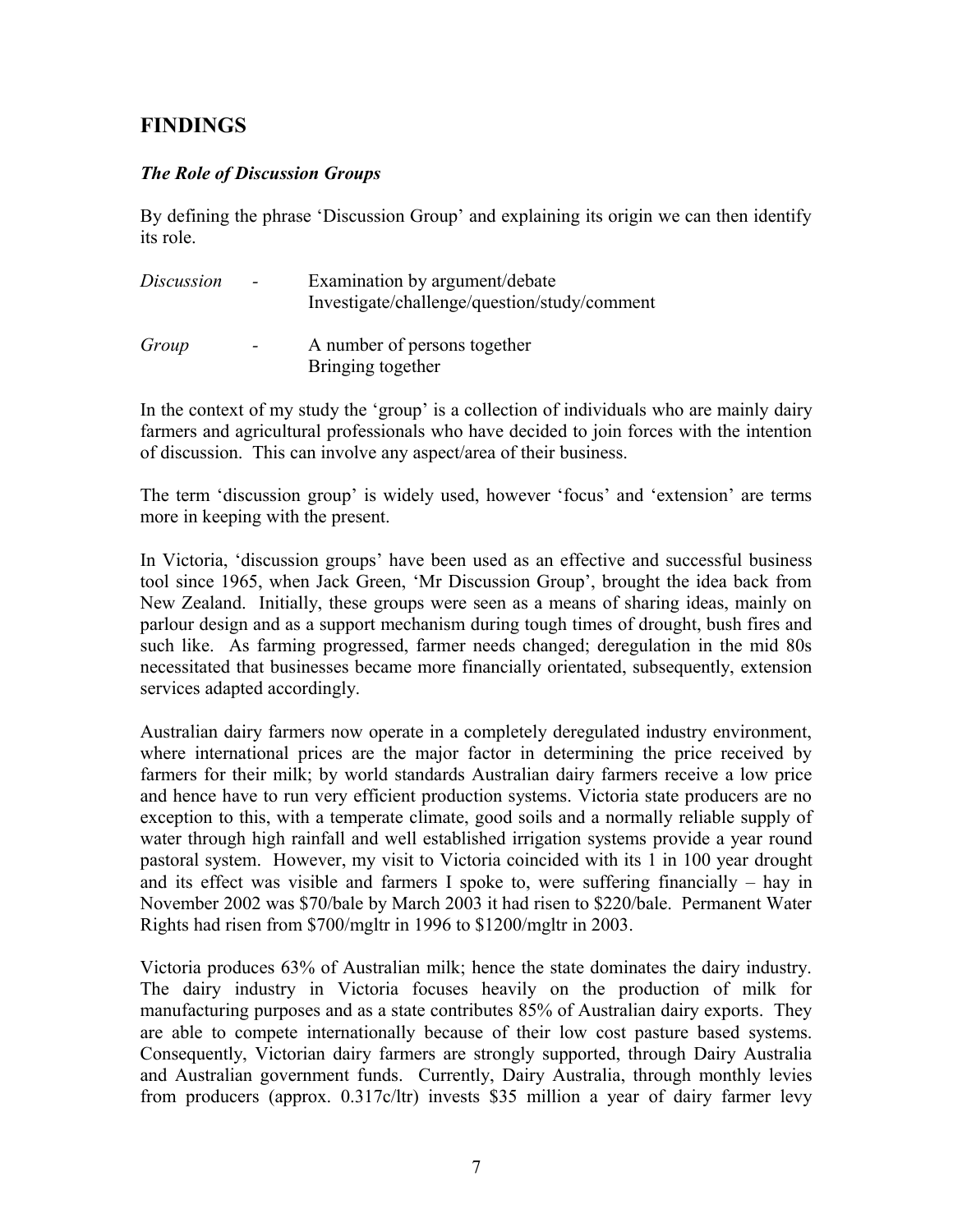payments along with \$15 million a year from Government funds in projects for the benefit of the farmers, the dairy industry and the community.

Through such funding Victorian dairy producers have adopted new or improved technology that has enabled them to increase milk production by 5% over the past decade; nationally this has helped gain Australia an overall world trade share of 15 %, making them the world's third biggest dairy exporter. Although the number of dairy farms has halved over the last twenty years to 10,000 in 2003, herd size over this period had increased from 85 to 210 cows in 2003.

With the Victorian dairy industry being such a large contributor to the Australian export market; it is obvious that the industry underpins many regional communities in many parts of the state. Consequently, it became apparent that the provision of research and development services would have to be updated so that dairy producers would be able to maintain and improve their long term profitability and retain their competitive levels of productivity and sustainability. With this in mind, the Department of Primary Industry (DPI) collaborated with industry, farmers and local communities to develop and implement sustainable production systems which are critical for the long term viability of agricultural industries.

Various bodies run Australian discussion groups, *Target 10* is one such body; it is an industry driven state wide dairy industry development project catering to the needs of dairy farmers in Victoria. It is part government (DPI) /industry (Dairy Australia) funded and since its introduction in 1992 has gained widespread support from dairy farmers. Since its conception in 1992, more than 43,000 attendances have been recorded on management programmes and activities, in other words over 40% of Victorian farms have benefited.

Their brief is to work with groups and provide a technical and financial information programme that benefits the farmer. As the service is continually appraised, emphasis is placed on specific focus topics within groups; courses and workshops are provided leading eventually to a qualification. Both Federal and State governments encourage training that leads to a qualification as it improves industry efficiency; farmers are better equipped to run their businesses and are more adaptable during tough times – also bank lending is more favourable to farmers who participate in this learning process.

*Target 10* Programs cover the following areas:

- **Grazing**
- Soils and Fertilizer
- Cow Nutrition
- Dairy Farm Performance Analysis
- Natural Resource Management
- Employing Made Easier
- Business Planning

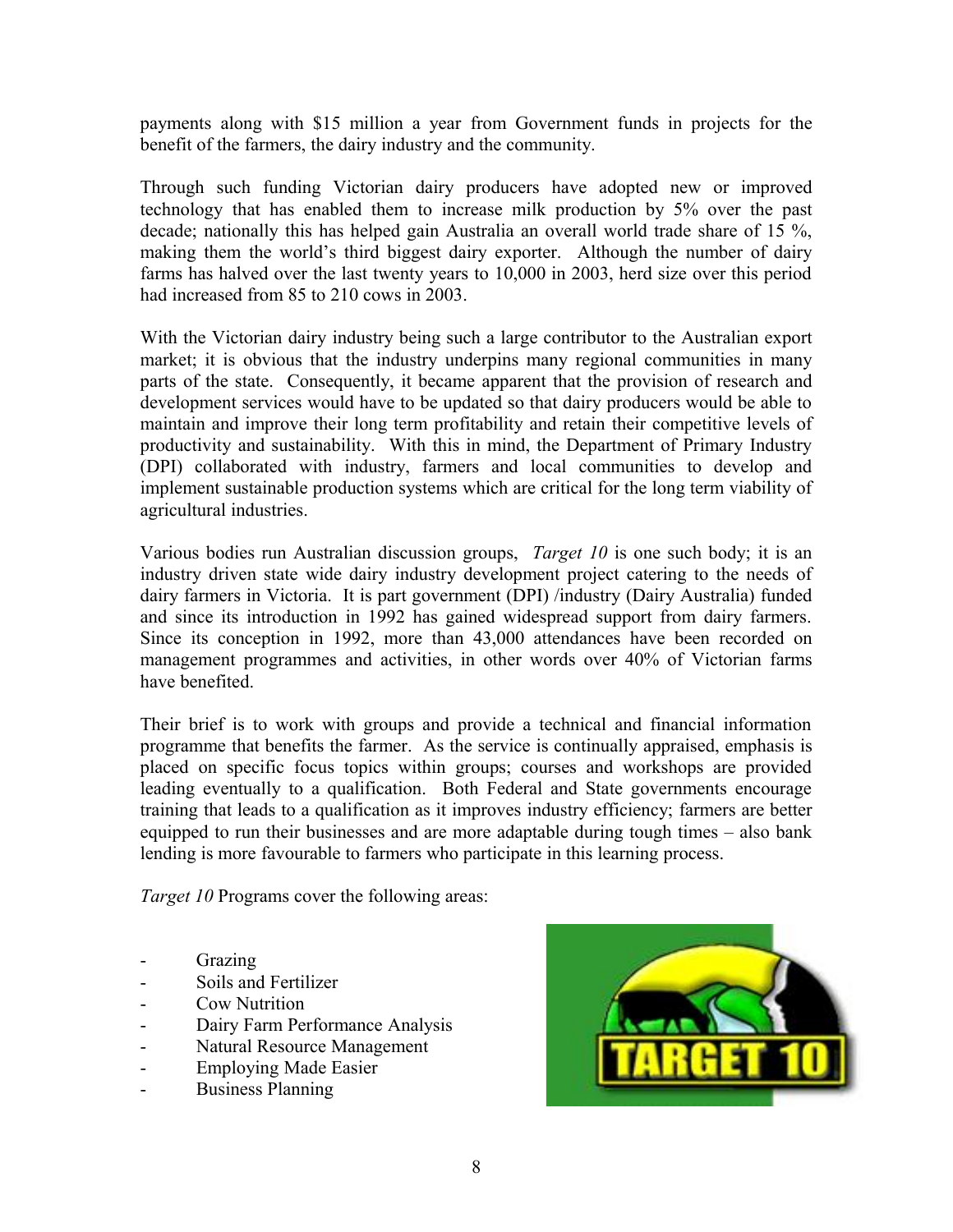The programmes are designed for all dairy farmers, managers, partners, husbands, wives, share-farmers, owners and employees who wish to improve their farm business. Although the DPI manages the project and provides *Target 10* with extension and research staff, financial resources and project administration, other organisations also provide services that enable *T10* to fully function. The University of Melbourne provide lectures, education facilitators and course accreditation through its major regional campuses; dairy processors, such as Parmalat, Murray Goulburn and Nestle, to name a few, provide T*10* with factory, field and advisory staff and assistance with the distribution of information. The dairy companies also run some groups, however, less emphasis is placed on training and qualification and more is placed on the creamery's requirements, farm assurance, etc.

On farm discussion groups encourage participation from professionals (accountants, bankers, and vets), advisors (fertilizer, feed), product suppliers and milk buyers. This stimulates interaction and encourages information flow; this external participation is geared towards the farming season.

In their capacity as regional development boards for the three main dairying regions, WestVic Dairy, Gipps Dairy and Murray Dairy also assist with the promotion and running of discussion groups in Victoria. They are incorporated bodies whose board of directors represent dairy farmers, dairy companies, research, education and service providers. These regional development boards co-operate with the DPI, Dairy Australia and the Department of Natural Resources and Environment and other bodies to develop research and development programmes and to facilitate wider use of existing technology and human resource developments.

Funding bodies in Australia demand information, consequently, discussion groups have become very structured. This culture equates to hundreds of ongoing projects, from participating groups and monitor farms through to universities that are involved in certain aspects of the research engine, be it planning, evaluation or feedback, the completed research information is than used and disseminated in farmer conferences and publications and more often then not is eventually replicated by other farmers. During the 80s, less than 5% of dairy farmers were involved in this process; today over 33% belong or are influenced by discussion groups.

Although discussion groups are mainly associated with on-farm meetings, with the advent of *e- mail*, it has become possible to join global discussion groups. Their aim remains the same – information gathering, from financial to technical information. *Fencepost*, *Grazers Edge*, *Women in Dairying*, *Womens Agriculture Network*, *Target 10 online*, *VicDairy-L*, *Graze-L* are all examples of such sites. Access to such sites only requires internet access – log in with a user name and password; for little effort the reward is great. Web groups allow the user to log-on at a time that suits and involvement is unlimited.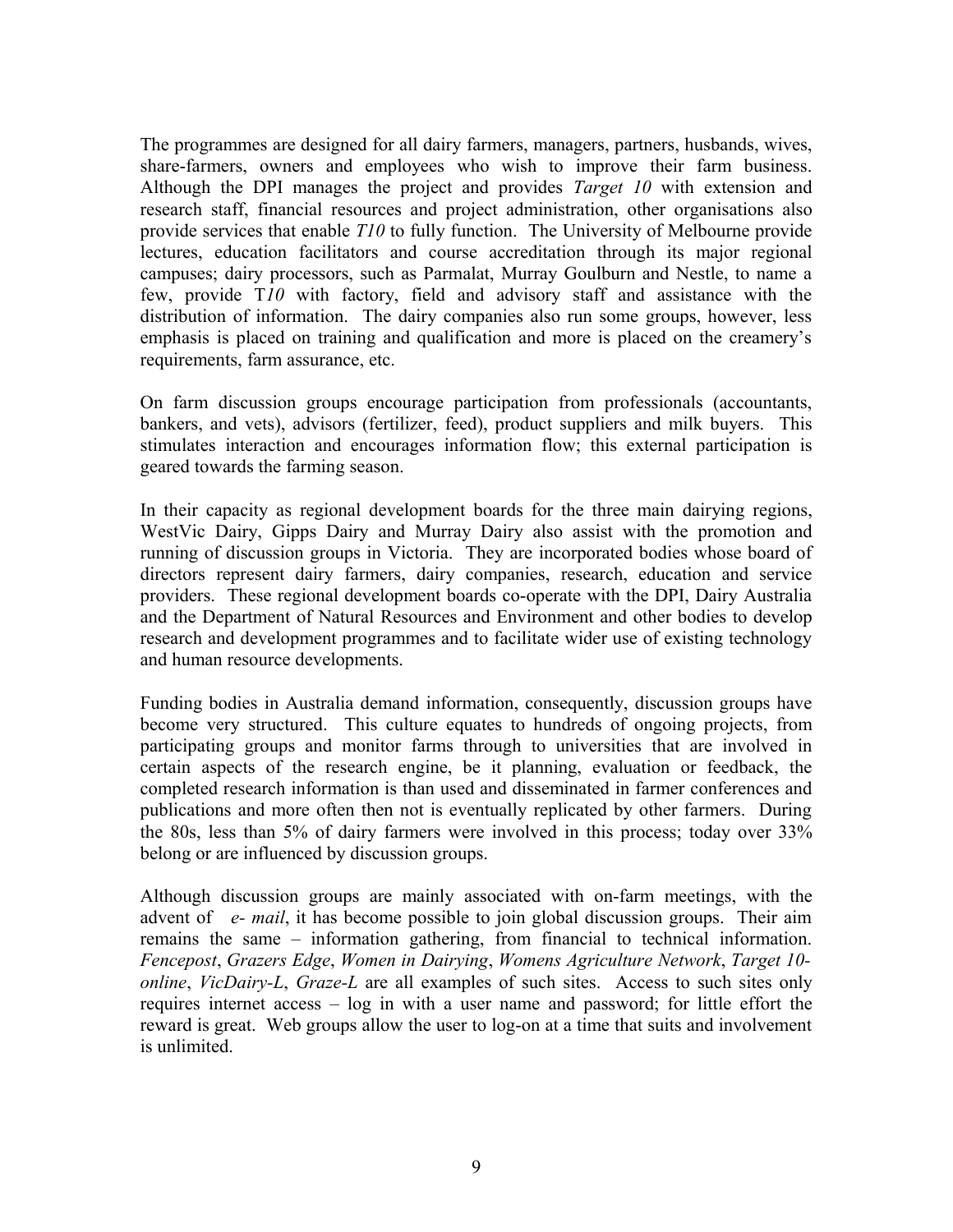# **MII Fencepost.com**

Provides information on all aspects of agriculture in New Zealand; from information on the weather in a specific area to employment opportunities. Its on-line discussion group is a public forum were site members can share views on farming related subjects and issues; the on-line discussion is even categorized into convenient topics:

- Dairy Herd Management
- Dairy Farm Management
- General Dairy
- Livestock
- Rural Voice
- Public

Both the women in dairying and women's agriculture network sites have formed to provide women in the agricultural industry with a forum; women are well known for their multi tasking capabilities – which is a must if married to a farmer, so my wife tells me! These sites allow women access to information and an opportunity to share experiences with others from similar environments. *Women in Dairying* is an e-mail network that was formed in 1998 with seven members; its aim was to provide a forum to share information, ideas and experiences related specifically to the dairy industry. There are now nearly 400 members and the network now run successful conferences, and this has resulted in the group sourcing additional funding and sponsorship to

#### *'Promote and increased awareness of women's participation in the dairying industry'*.

The group, through funding has employed a facilitator to achieve their objectives; their aim is to establish Regional Groups that meet in numerous centres throughout New Zealand to discuss relevant dairying matters.

*Women's Agriculture Network* differs in that it was only formed in January 2004 with 4 members and was aimed at women in general. Its objective was to provide a forum so that women can

- exchange practical and technical farm and business ideas
- ask questions and offer solutions
- provide information and contacts



*Provides information on extension services at the press of a key*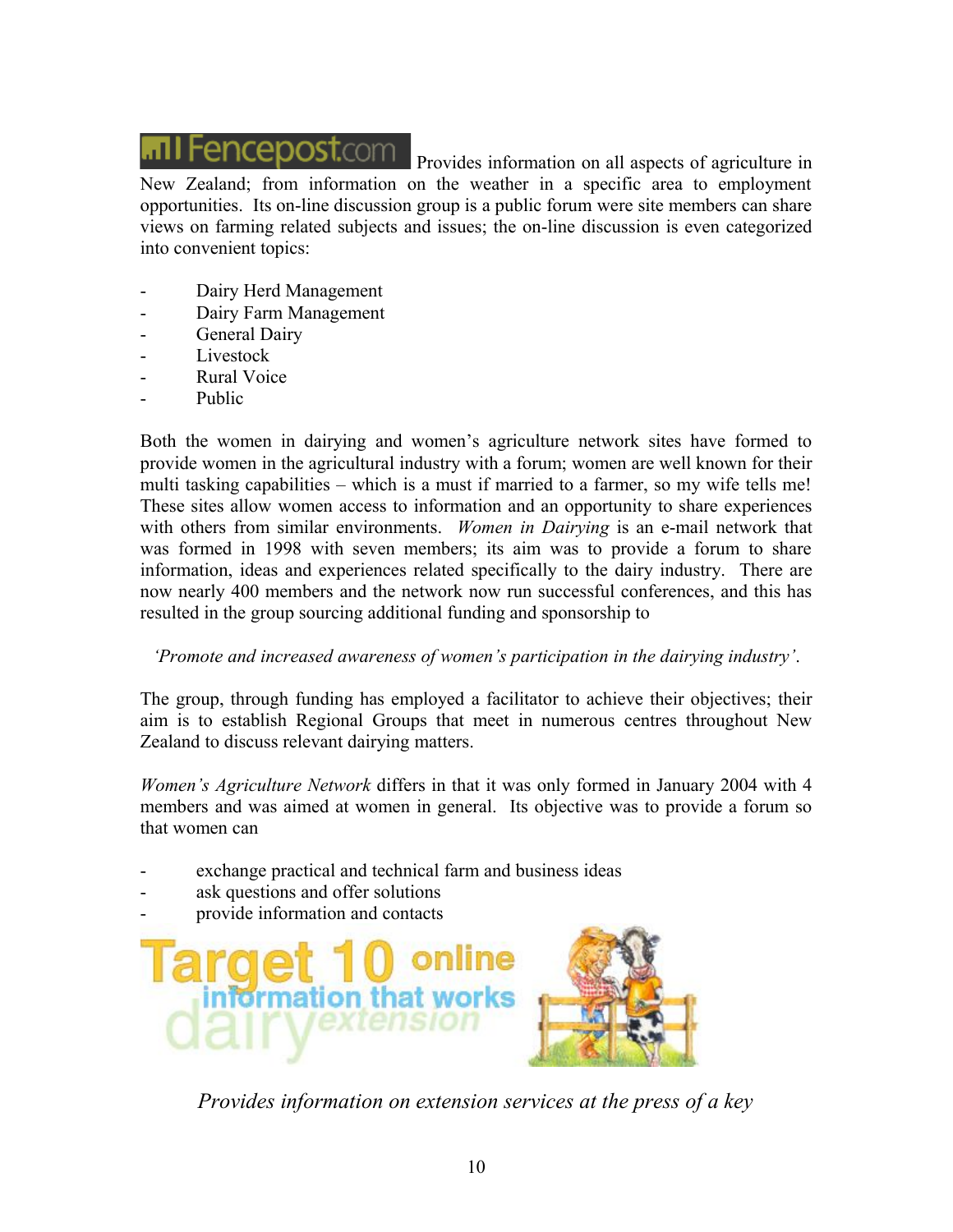*Target 10* Community provides information on the availability of discussion groups according to area and the topics discussed along with a list of extension officers, listing their area of expertise. Current course listings and programmes are also obtainable.

*Target 10* Resources offers dairy related information regarding farm extension manuals and online consultants. The manuals and tools cover areas such as:

- **Grazing**
- Feeding Dairy Cows
- Managing Dairy Costs

*Target 10* On-Line Consultant cover areas such as:

- Pasture Management
- Dairy Business
- Managing Dairy Effluent

*The Full Bottle* is a T10 On-line monthly newsletter, that includes articles from the Regional newsletters. It also contains information on the latest research findings. Once logged on T10, you then have a choice of 'weblets' to visit:





A guide to managing This is partly funded by Body Condition waterlogged paddocks GippsDairy and the NRE Scoring in winter to support DG's and to enhance links between research and the dairy industry



*VicDairy-L* is an e-mail list for the discussion of dairy farming in south eastern Australia. There are currently 450 subscribers to the site, comprising 75% dairy farmers and 25% dairy industry service providers. Discussion covers a wide range of dairying issues.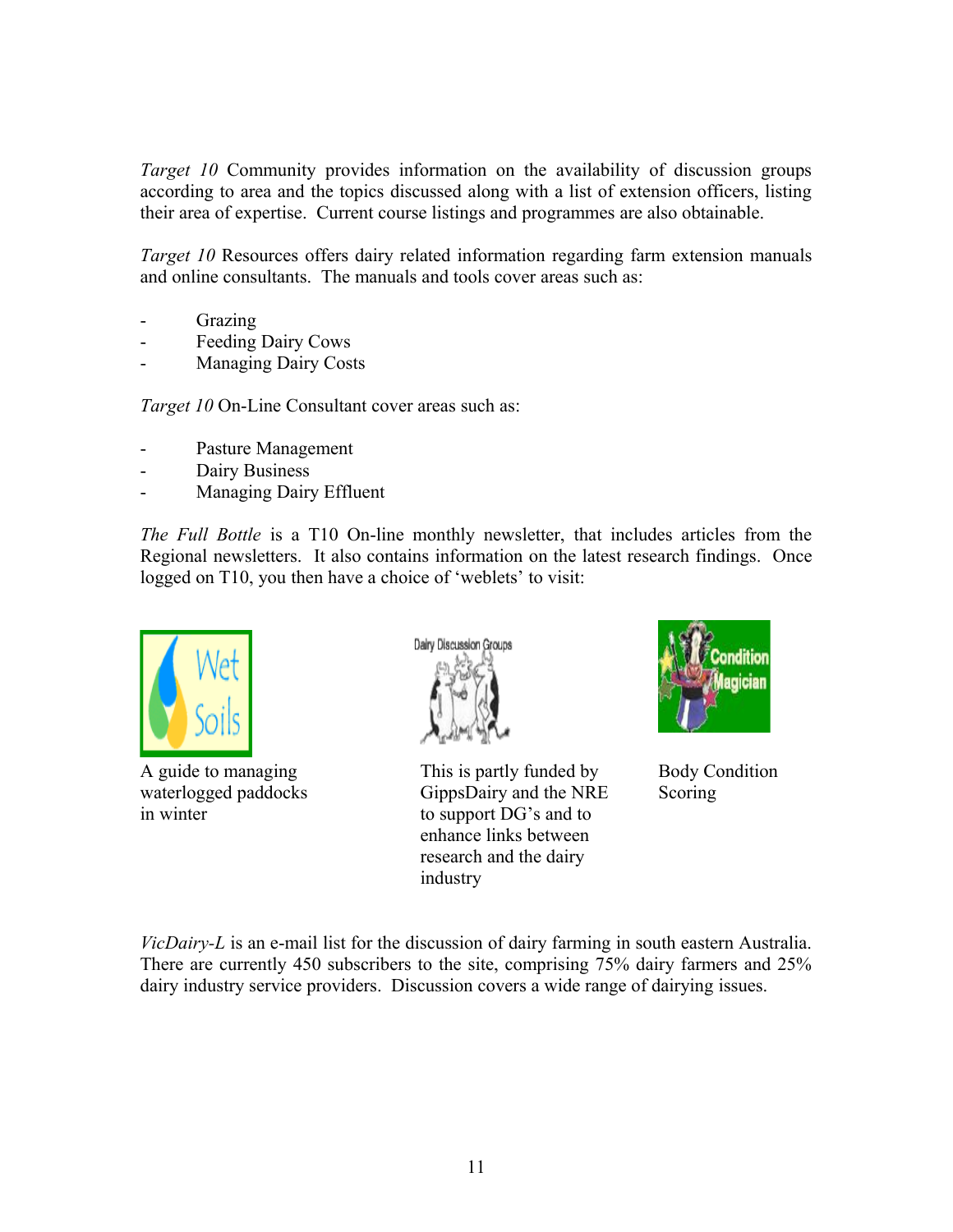Discussion groups have been operational in New Zealand for over half a century. They were started with the aim of assisting returning servicemen and new entrant farmers after the 2nd World War with information transfer. They covered new concepts such as rotational grazing, electric fencing and AI. Over the years, various bodies have offered farmers the opportunity to meet and learn:

- Industry Herd Improvement Scheme
- New Zealand Dairy Board
- Livestock Improvement Consulting Officer Scheme
- Dexcel

Over time, farmer requirements have changed, in addition to pasture management and shed design, improving dairy profitability is now a main objective. Subsequently, service providers have changed and have adopted and implemented learning processes that fulfil the objectives of both the dairy farmers and the dairy industry. The success of the New Zealand dairy industry has been based on sustained growth, achieved through adoption of better management practices, structural adjustment and export competitiveness.

Dairy farming is part of a long and proud agricultural tradition in New Zealand. Dairy cattle were first imported in the early  $19<sup>th</sup>$  century by European settlers to provide milk, butter and cheese for their local communities. It did not take long before milk products were being exported; in 1882 New Zealand exported its first refrigerated shipment of meat and butter from Port Chalmers, Dunedin to London. Through refrigerated shipping New Zealand developed a substantial dairy export trade, especially with Britain and with its favourable weather and highly innovative and efficient dairy industry. It currently exports around 95% of its dairy produce.

The findings of an independent report in 1997 highlighted that for the New Zealand dairy industry to retain its competitive advantage, it had to achieve an annual increase of productivity of four percent and major changes were proposed.

In 1998 the dairy industry was re-structured, with the amalgamation of the New Zealand dairy board and two of the largest dairy co-operatives, one commercial body was formed – Fonterra. Following de-regulation, dairy industry leaders recognised that an independent organisation was needed to oversee and fund the activities required to benefit the whole industry and a 'service provider' would also be needed to cover research and extension services

In 2001 both Dairy In-Sight and Dexcel were formed, both would operate separate remits. Dairy In-Sight would be responsible for co-ordinating and funding 'Industry Good Activities' on behalf of its members - all dairy farm owners and sharemilkers. Its mission would be 'to secure and enhance dairy farming in New Zealand'; whilst Dexcel in its capacity as 'provider' would cover areas of research and development, extension services and education. Its responsibility would be '*To promote, develop and implement*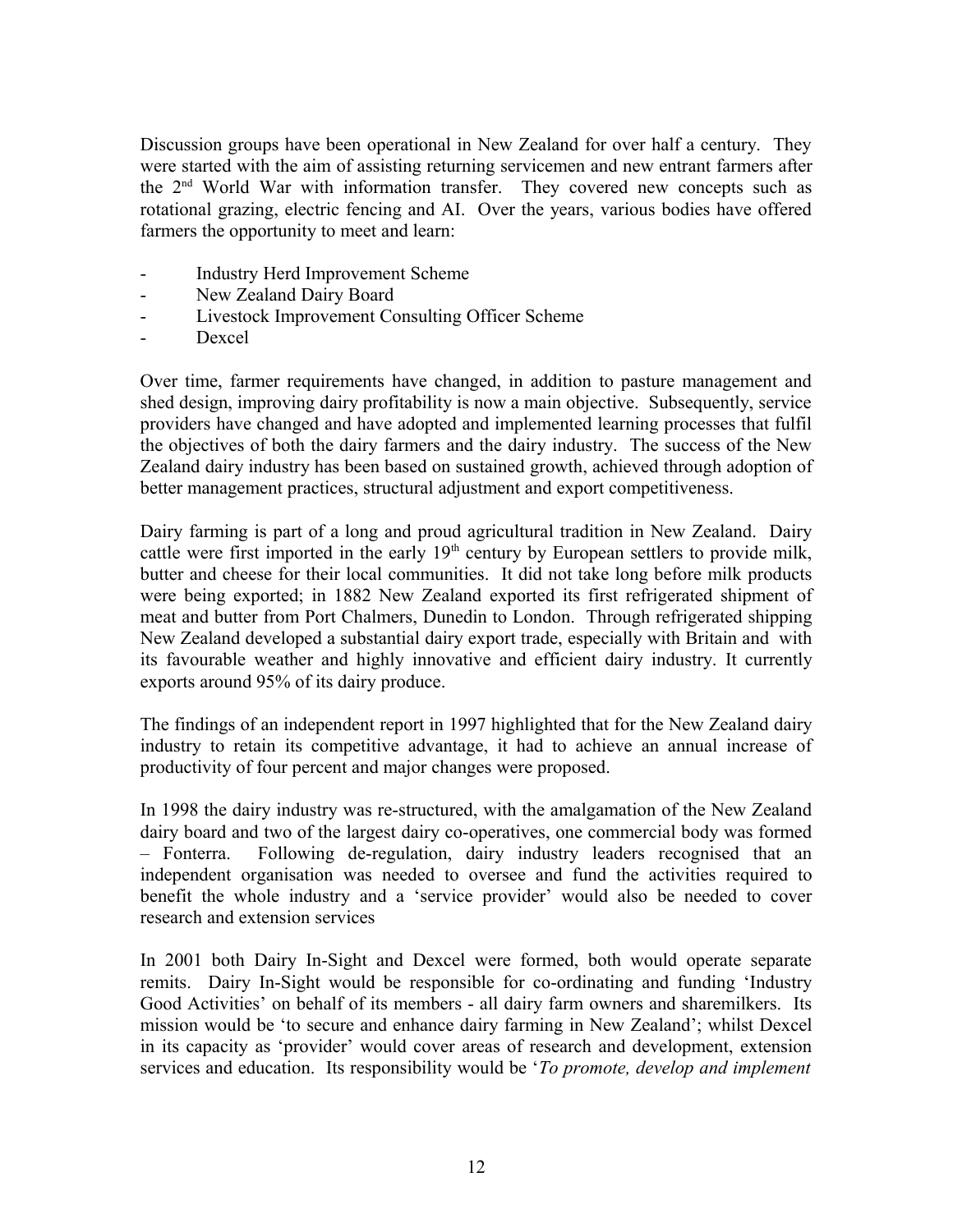*initiatives related to improving dairy farm productivity in New Zealand and other activities for the benefit of dairy farmers'.* 

Priorities for 'industry good activities' were developed in consultation with dairy farmers, current service providers and other groups. Funding would be generated from milk suppliers in the form of a levy based on per kg/milk solids basis, (3.4cents/kgMS). Currently, approximately one cent of this levy is used to support Dexcel programmes and research.



The Consulting Officer Service had previously focussed on shared farmer learning through extension groups and tended to concentrate on farmer subjects of "cows and grass", which at the time was relevant.

| <b>SEASON</b> | <b>HERD NO'S</b> | <b>COW TOTALS</b> | AV. HERD SIZE          |
|---------------|------------------|-------------------|------------------------|
| 1993/94       | 14597            | 2,736,452         | 188                    |
| 2003/04       | 12751            | 3,851,302         | 302                    |
|               |                  |                   | Dairy Statistics 03/04 |

Over the last decade farm size, herd size and production have altered accordingly; subsequently, farmer involvement and support of their traditional geographic discussion group started to decline. As farm businesses were changing and although cows and grass was the core of their business, through open consultation, farmers identified and informed Dexcel that they required assistance in four main areas:

- human resources
- farm production systems
- environment/animal welfare
- business planning

Through the integration of research, development, extension and education, Dexcel had identified that the dairy industry was changing; subsequently its provision of extension services would have to change. Through areas identified by farmers, Dexcel Extension and Dexcel Research have integrated their work into four programmes:



Research in the area of people and technology has resulted in this extension programme, which is about delivering improved employer professionalism and improved labour productivity.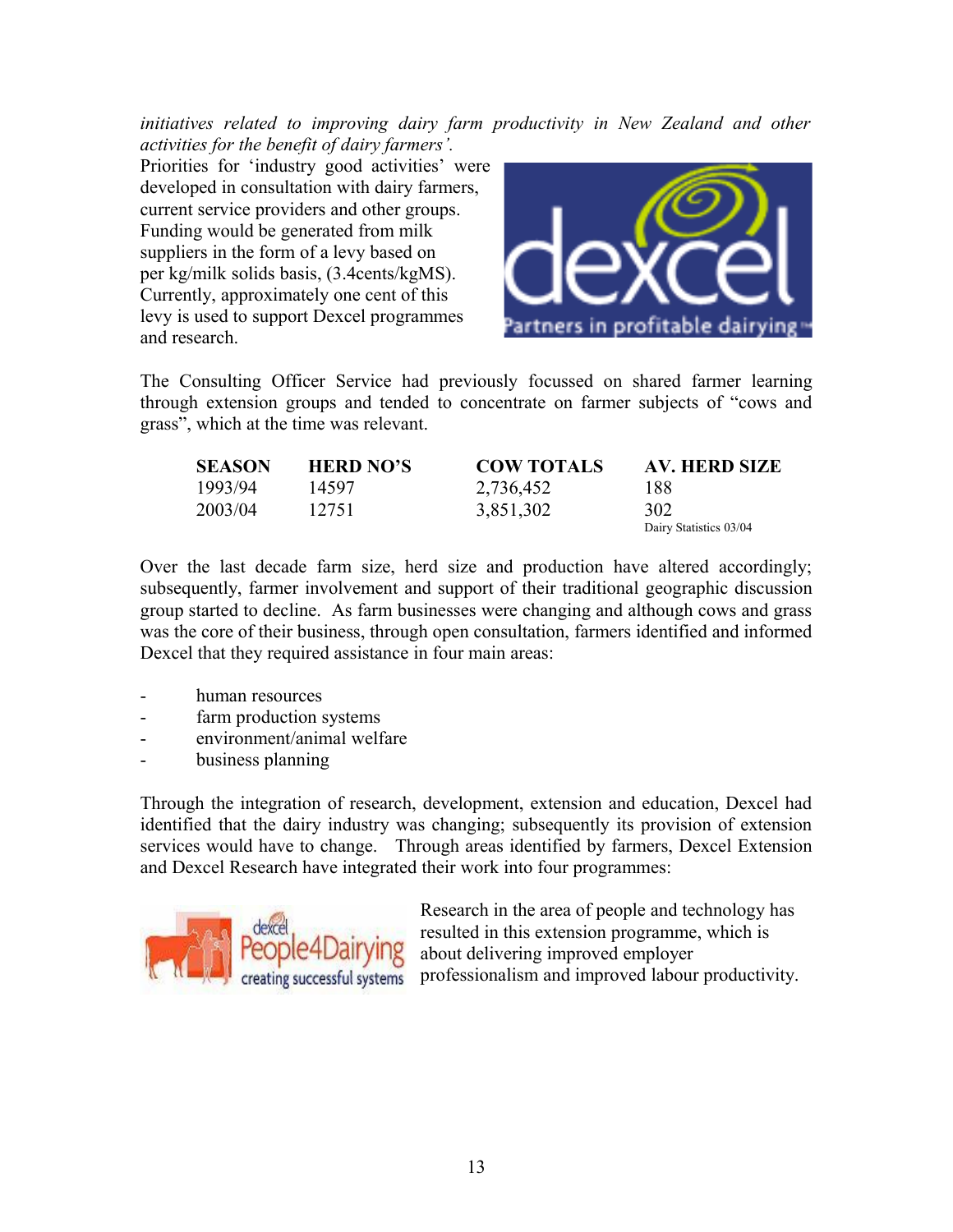





Research in the area of people and technology has resulted in this extension programme, which is about delivering improved employer professionalism and improved labour productivity.

Research in milk production and products is aligned to this extension programme, that focuses on delivering healthy well fed and fertile cows within sustainable farm systems.

The integration of future farm systems aligns to this extension programme that aims to deliver improved use of planning and business practice.

For nearly sixty years discussion groups have played a major part in New Zealand dairying with more than 60% of farmers attending a group, with many businesses bringing along at least one staff member. Dexcel have realized that discussion groups are the mainstay of communication with farmers, however, they have identified that farmer needs have changed, subsequently; they are developing and implementing programmes that will benefit their dairy farmers and the industry as a whole. Information will also be transferred through specific focus groups and specialist events, where farmers can gain specialist knowledge in an area. These groups and events will contain "like minded people" who want to gain more results from attending the group or event.

Dairy farming is becoming technically complex so specialist groups and events will offer the opportunity to investigate a topic in detail rather than a broad topic overview. These groups and events will attract farmers who want to make more rapid progress in a specific area and will draw members from further a field. Geographic discussion groups will continue, however, participants will be encouraged to set objectives and operate at a more formal level to ensure value to participants.

Currently, there are about 400 dairy orientated discussion groups in Ireland, the majority, around 260, are operated by *Teagasc* and the remainder are run by either the dairy companies/agribusiness or are 'self run' by farmers. Teagasc provides integrated research, advisory and training services for Irish agriculture and its food industry. They are a semi-state organization established under Irish government legislation, subsequently 75% of their budget comes from Irish government and EU funding, with the balance generated from earned income. Sixty percent of this budget is used on advisory and training whilst the remaining 40% is spent on research.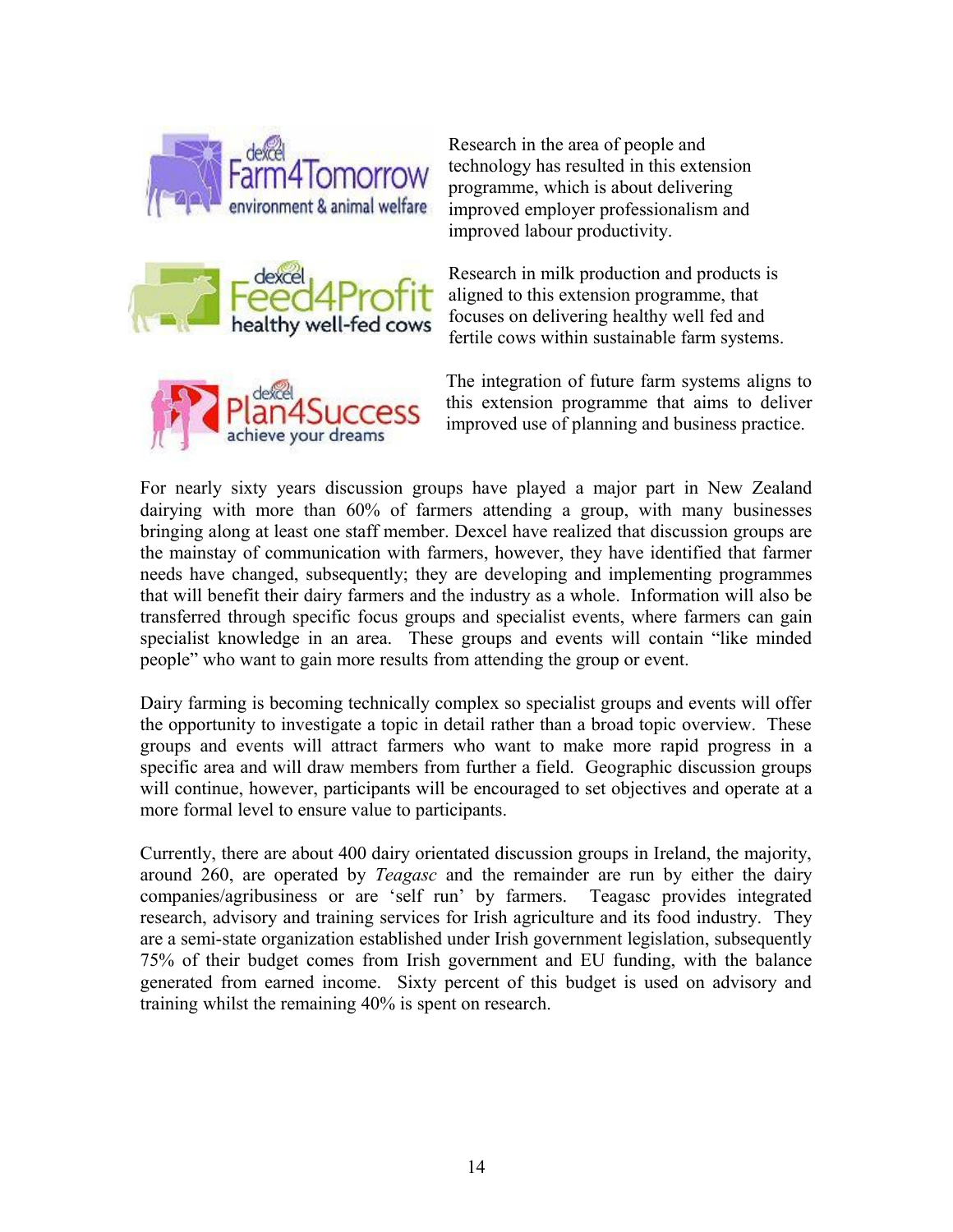*Teagasc* have identified that improved profitability is achieved through better farm management and that the most effective way of transferring information and advice is through farm visits, short courses and discussion groups. With less financial resources, Teagasc realized that the group environment is an efficient time management tool with regard to both the farmer and the advisor's time, subsequently as an organization are keen to promote the 'discussion group' concept.

Visiting Victoria in Australia, New Zealand and Ireland enabled me to see how each country has made use of the 'discussion group' concept. Dairy farmers have embraced the concept and each country has developed it to suit their own specific needs, however the universal aim remains unchanged – 'getting like minded farmers together'; through communicating with other farmers about their experiences, farmers inadvertently develop improved business acumen and create a personal knowledge base. This is maintained and developed through continued discussion and problem solving, further enhanced by feedback from their fellow members.

Local or regional (depending on the continent) discussion groups are gatherings of local farmers led by a facilitator who may be a Department of Agriculture advisor or private consultant. Groups meet on a regular basis, normally every month on each other's farms, to exchange and share information. They enable the agricultural sector to gain invaluable information through collective access to specialists, professionals, consultants and other like-minded individuals in a group atmosphere.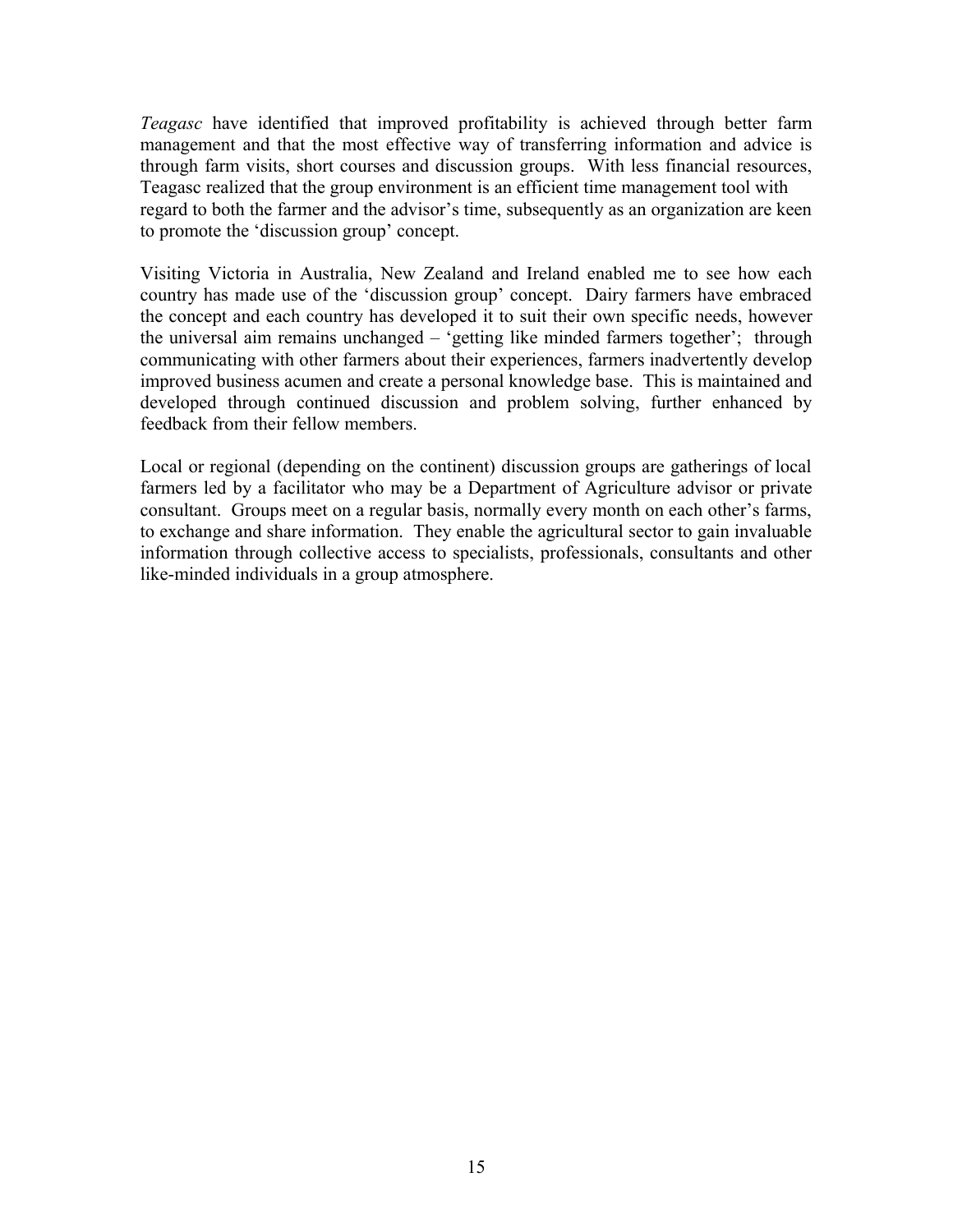# **CONCLUSIONS**

## **The role of discussion groups:**

- Provide an environment that enhances farmer learning and which encourages members to reflect on new and existing practices
- Provide access to specialists, professionals and consultants and encourages group progression and personal development
- Aid the development of an effective production system in terms of profitability and sustainability that encourages good management practices
- Identify and address personal/business goals, farm business and opportunities
- Provide a good forum for problem sharing and solving
- Provides a means of networking and aids the formation of new friendships by giving an opportunity to mix with other like minded individuals
- Members are responsive to change; happy in their work and supportive of each other
- Creates a team approach, individuals come together with the aim of working together, not to compete against each other

## **Discussion groups assist in the development of successful dairying through**:

- Improved awareness of external factors
- Changing with the times
- Adapting to the needs of farmers
- Adopting new methods
- Implementing new research
- Identifying market demands
- Have become an important forum for farmers during difficult times: periods of change in the industry increase farmer involvement and dependency
- Encourage better business practices in terms of
	- $\sim$  Financial planning and monitoring
	- $\sim$  Human resources
	- $\sim$  Technical systems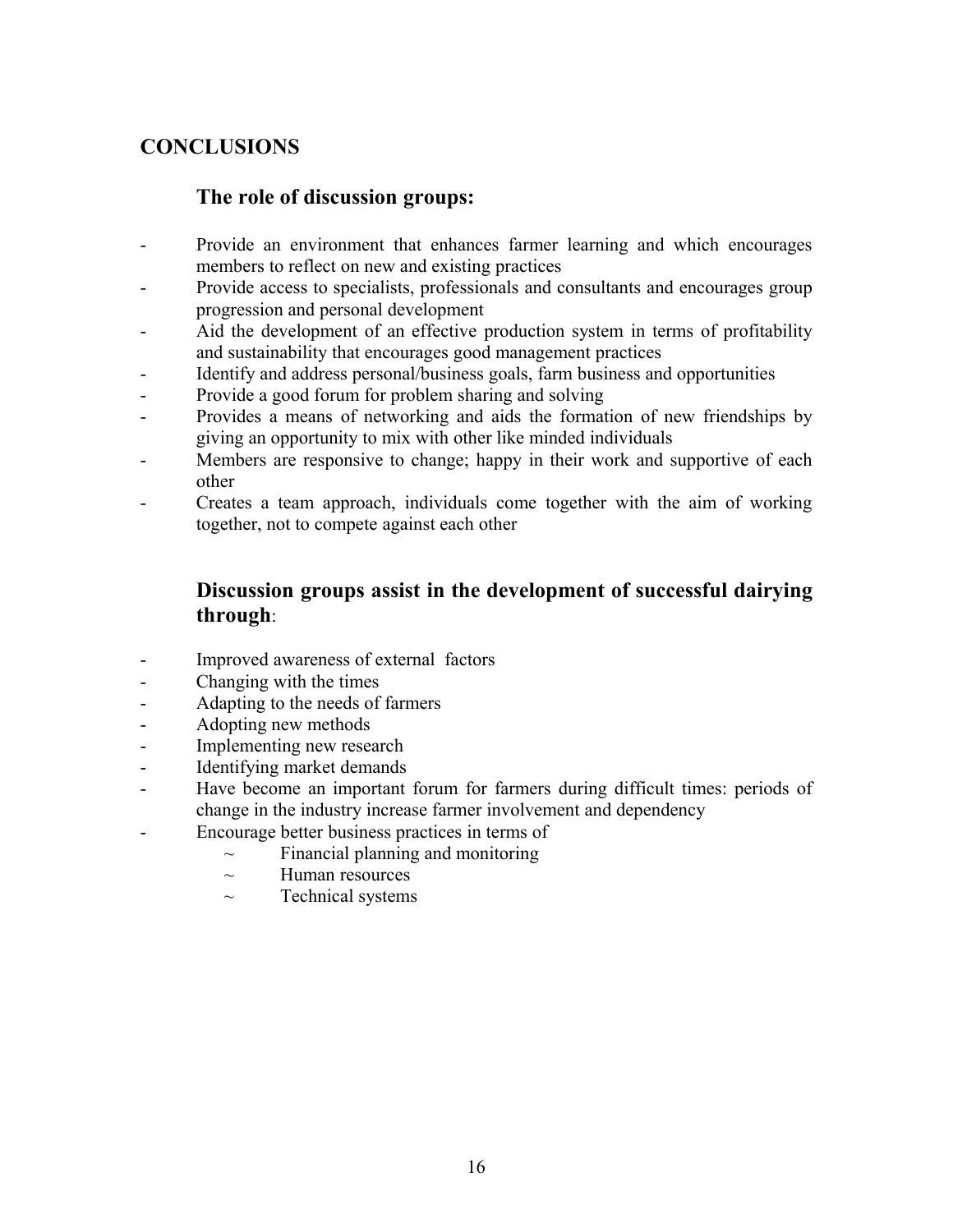# **RECOMMENDATIONS**

## **In relation to the UK**

- Make discussion groups more focused; concentrate on individual topics.
- Topics should be heavily geared towards improving profitability.
- Should be made up of members with similar farming systems, so that topics discussed are relevant to the system and are appropriate to the season.
- Increased involvement of specialists and professionals to include vets, accountants, agronomists, agricultural colleges, fertilizer and feed companies.
- Provide training for all staff members through workshops, seminars and short courses that tie in with discussion groups topics.
- Involve all farm staff in discussion groups, so that everybody is kept motivated.
- Research every aspect of each individual topic, until participants become experts in their own right.
- Levy bodies should be more accountable to their contributors and should provide information that is actually relevant to the successful production of milk.
- Greater co-operation and consultation between farmers, milk buyers, processors and regulatory bodies.
- Levy bodies replicate proven systems with regard to R & D, extension services and education; this would avoid unnecessary wastage of both time and money.
- Levy bodies in conjunction with farmers and industry professionals create an industry manual that would cover such aspects as herd fertility, soil management and other relevant topics.